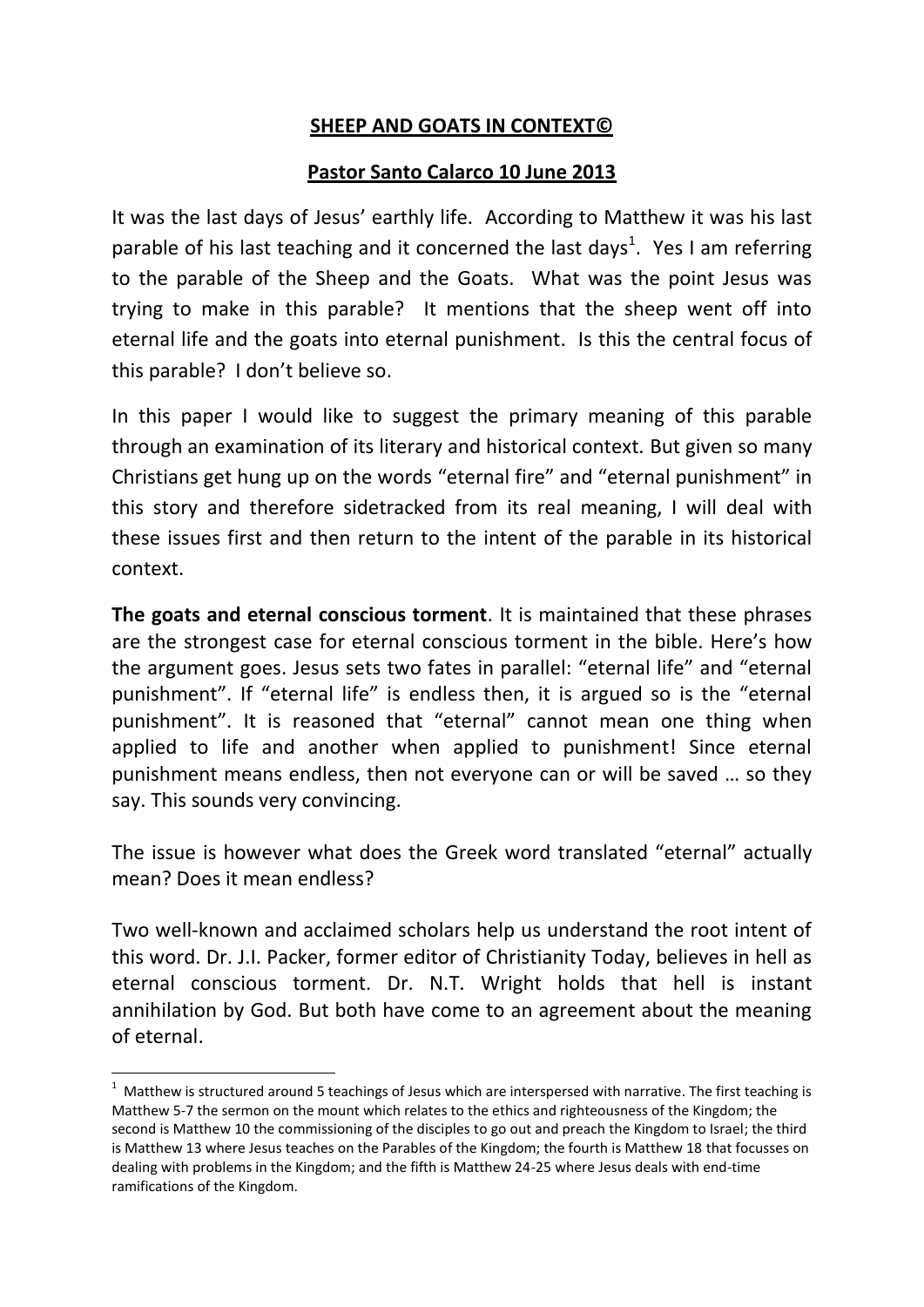Professor J.I. Packer admits, "Granted that, as is rightly urged, eternal (*aionios*) in the New Testament means 'belonging to the age to come' rather than expressing any directly chronological notion [as in endlessness]. $^{2}$ 

Professor N.T. Wright agrees and says the following:

*"Aionios* relates to the Greek *aion,* which often roughly translates the Hebrew *olam.* Some Jews thought of there being two 'ages' – *ha olam ha-zeh,* the present age, and *ha olam ha-ba,* the age to come. *Aionian* punishment and the like would be the punishment in the age to come."<sup>3</sup>

So there we have it. The word "eternal" does not relate to endless time whatsoever. Eternal life is the life of the future age to come. Eternal punishment and eternal fire refers to the fire and punishment of the age to come. The fact is that the word translated punishment, *kolasis*, actually means to prune with the view to promoting strong healthy growth.

Renowned Greek scholar Dr. William Barclay has pointed out that "the word Jesus used, *kolasis*, is never used of anything but remedial punishment"<sup>4</sup>; that is correction and pruning. This means that endless damnation is not in view in this parable whatsoever.

If Jesus wanted to say that the goats were damned he should have used the word *timoria*, which means just that! Instead he chose the word *kolasis*, usually harshly translated as punishment, which specifically means to restore through corrective discipline and chastisement.

In "An Analytical Study of Words", chapter 9, paragraph 7, Louis Abbott tells us the precise difference between the meanings of these two words. He tells us that *kolasis* focuses on correcting the behaviour of the offender whereas *timoria* focuses on satisfying the punisher!

 $\overline{a}$ 

<sup>&</sup>lt;sup>2</sup> J.I. Packer, *Reformation & Revival* magazine, Volume 6, Number 2 - Spring 1997. [http://www.the](http://www.the-highway.com/annihilationism_Packer.html)[highway.com/annihilationism\\_Packer.html](http://www.the-highway.com/annihilationism_Packer.html)

 $3$  N.T. Wright, "Your Questions to N.T. Wright," para 3.

<sup>4</sup> William Barclay, **New Testament Words**, Philadelphia: The Westminster Press, 1974, p.66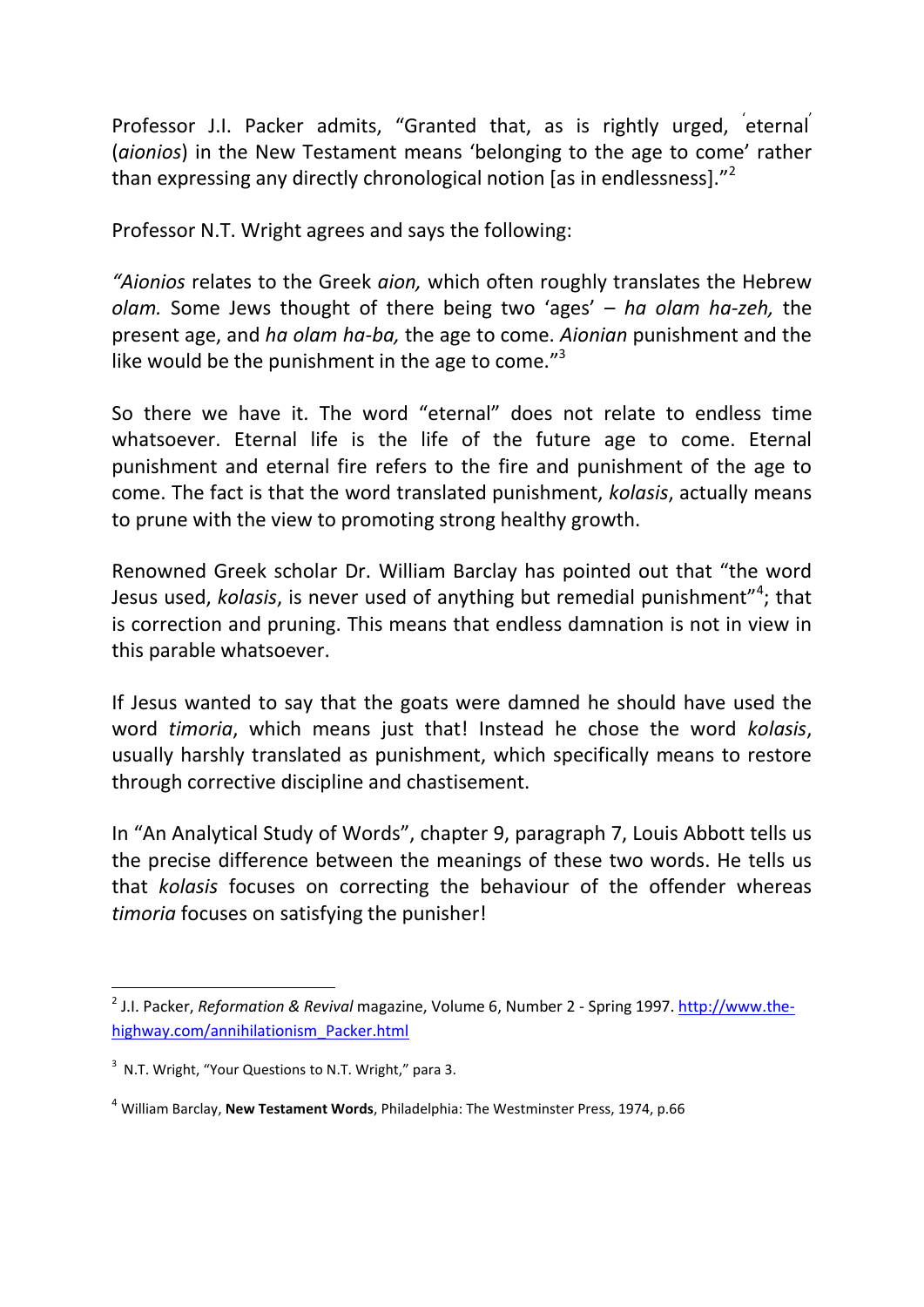George Moulton and James H. Milligan in their famous *Vocabulary of the Greek Testament* tell us that *kolasis* actually means to prune dead wood with the view of helping healthy regrowth! Note the way *kolasis* is used in the following passage:

# **Acts 4:17-22 NRSV**

<sup>17</sup>**But to keep it from spreading** further among the people, **let us warn them to speak no more to anyone in this name.**" <sup>18</sup> So they called them and ordered them **not to speak or teach at all in the name of Jesus**.<sup>19</sup> But Peter and John answered them, "Whether it is right in God's sight to listen to you rather than to God, you must judge;  $^{20}$  for we cannot keep from speaking about what we have seen and heard."<sup>18</sup> So they called them and **ordered them not to speak** or teach at all in the name of Jesus.  $^{19}$ But Peter and John answered them, "Whether it is right in God's sight to listen to you rather than to God, you must judge;  $20$  for we cannot keep from speaking about what we have seen and heard." <sup>21</sup>After threatening them again, they let them go, **finding no way to punish [KOLASIS] them** because of the people, for all of them praised God for what had happened.

In this passage Jewish leaders wanted to "punish", *kolasis*, Peter and John with the view to getting them to *change their behaviour* and stop them preaching about Jesus! Correction is in view with this word, not retributive damnation.

Jesus also mentioned "eternal fire" in connection with "eternal punishment" in this parable.

Let's consider if the "eternal fire" is endless or comes to an end as far as biblical usage is concerned. What is interesting is that we have that exact same phrase and idea used in the same way in Jude that explains exactly what this "eternal punishment" and "fire" is about and how it works! In this short letter we are told that the false teachers were going to experience "the punishment of eternal fire" as modelled and experienced by Sodom and Gomorrah. Jude 7. The fate of Sodom serves as a model of what will befall all the lost.

### **Jude 7**

<sup>7</sup>Likewise, **Sodom and Gomorrah** and the surrounding cities, which, in the same manner as they, indulged in sexual immorality and pursued unnatural lust **serve as an example by undergoing a punishment of eternal fire.**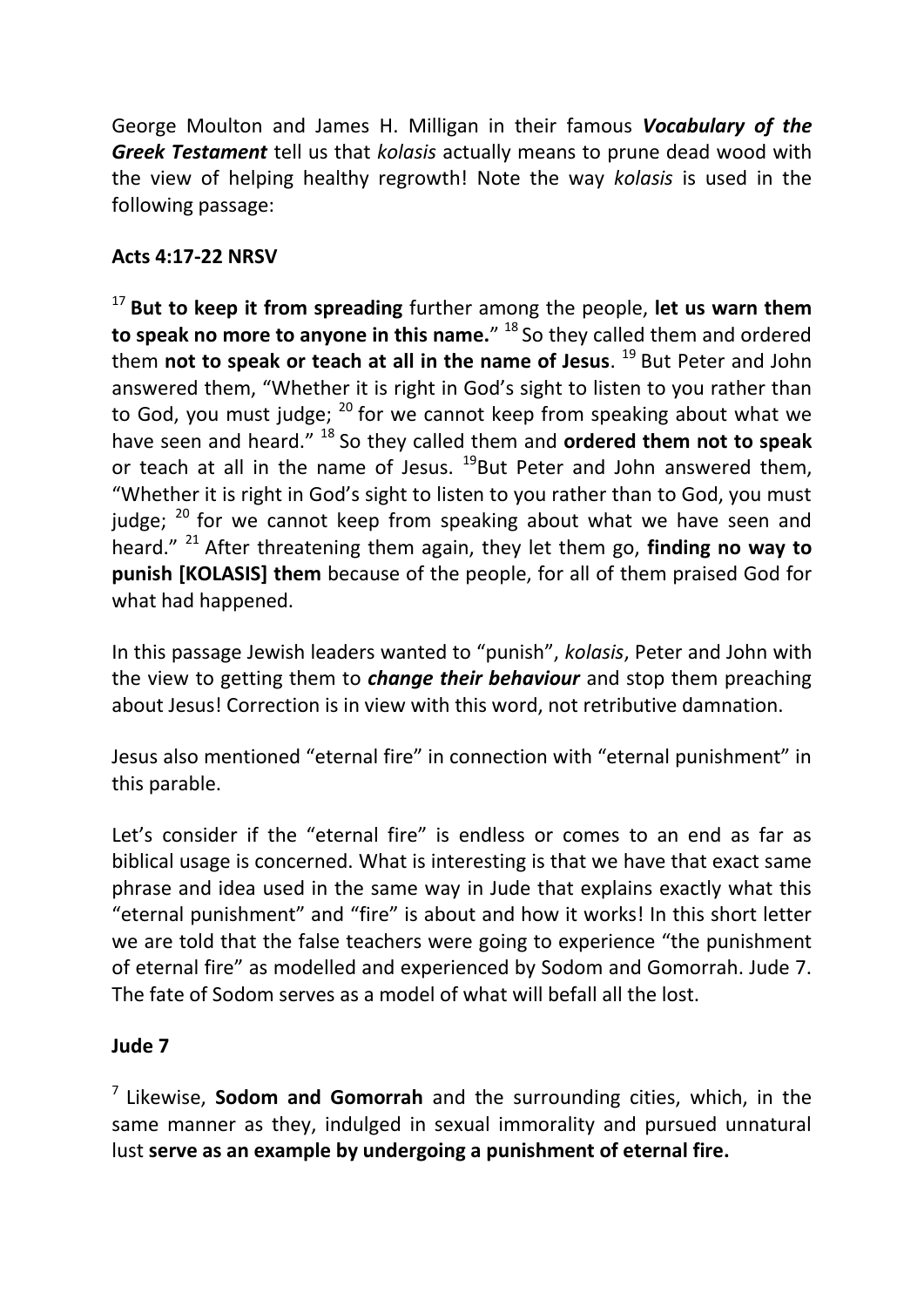Peter says the same thing.

### **2 Peter 2:6 NASB**

<sup>6</sup>and *if* He condemned the cities of **Sodom and Gomorrah to destruction by reducing** *them* **to ashes, having made them an example** to those who would live ungodly *lives*thereafter;

Sodom experienced the "punishment of eternal fire" – but it came to ashes! It did not keep burning on and on endlessly. Yes"eternal fire"! But Sodom's fire came to an end! They were brought to ashes. They are not still burning today. So"eternal" in the bible does not mean what it means today. The fires of Sodom had an end but they were"eternal" in that they were limited to an age, an era, a period of time; they were eternal qualitatively in the sense that they belonged to an activity of God; they were eternal in the sense that the experienced a foretaste of what the lost would experience at the future age to come! And yet for all of this the fires did not burn endlessly! The exact same thing is what awaits the lost at Jesus' return according to Jude, Peter and also Matthew who say the exact same thing.

This may sound like some kind of eternal annihilation and extinction of the lost but it is not. We are explicitly told that Sodom will be restored at some time in the future. In Matthew 12 Jesus spoke of a more tolerable outcome on Judgment Day for Sodom than for the Jewish towns where he performed most of his miracles. He said that Sodom would have repented had they witnessed them which suggests that the purpose of the Judgment is to supply the Sodomites the same chance that Bethsaida had! Regardless of how we interpret this particular passage we have other clear evidence that indicates that Sodom will come through the final judgment restored and cleansed!

# **Ezekiel 16:53-55 NRSV**

<sup>53</sup>**I will restore** their fortunes, the fortunes of **Sodom** and her daughters and the fortunes of Samaria and her daughters, and I will restore your own fortunes along with theirs,  $54$ in order that you may bear your disgrace and be ashamed of all that you have done, becoming a consolation to them. <sup>55</sup> As for your sisters, **Sodom and her daughters shall return** to their former state, Samaria and her daughters shall return to their former state, and you and your daughters shall return to your former state.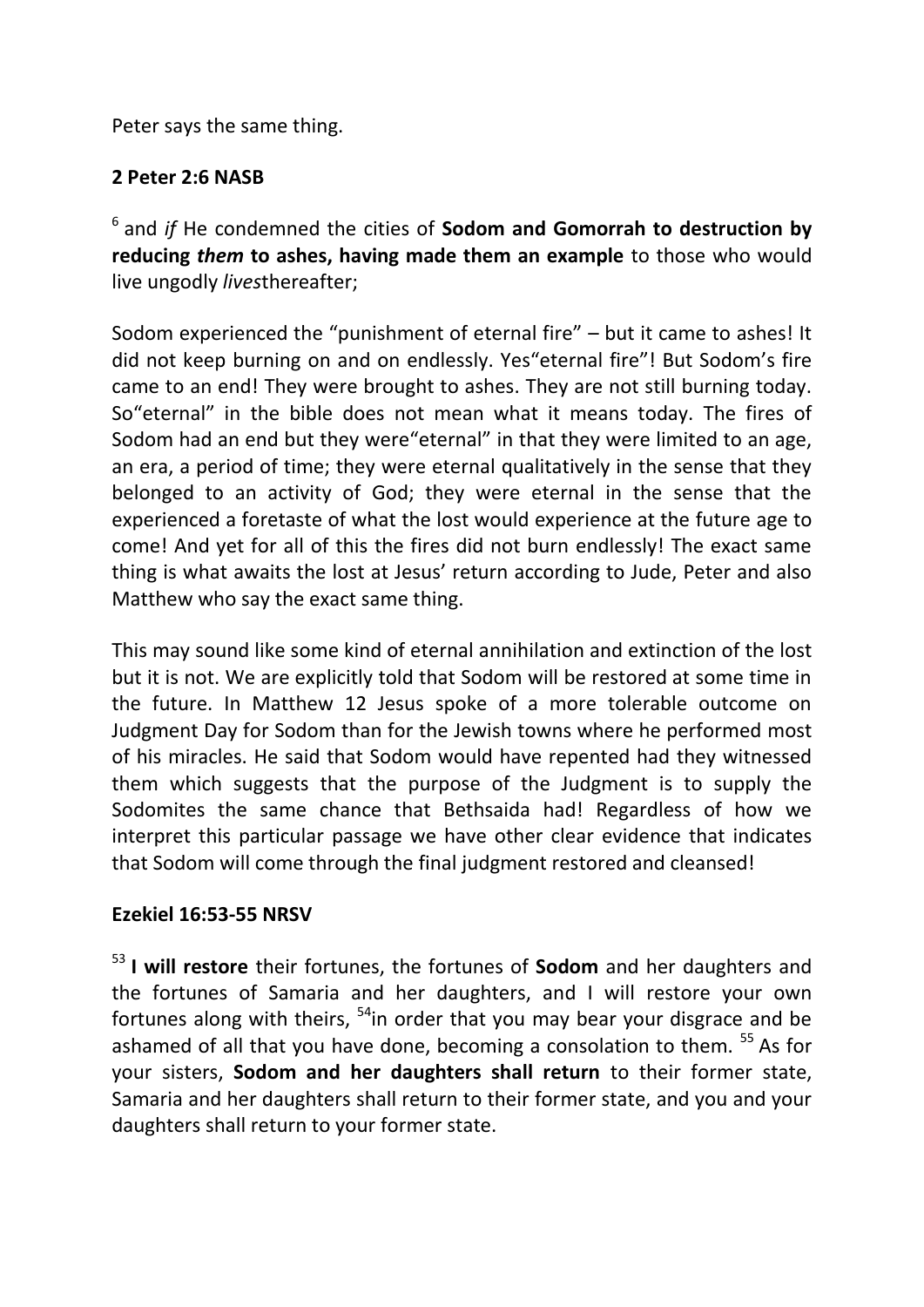So the purpose of the punishment of eternal fire is not to endlessly damn people! What follows the punishment of eternal fire is restoration.

We need to keep in mind that we are dealing with a parable. It is agreed that parables were used in the first century as colourful stories that focussed on one main point. If we are going to take all the details literally then we will run into very serious theological problems.

We could draw all kinds of erroneous conclusions if we push the details of parables too far. For example, in this particular parable the sheep are granted eternal life solely of the basis of their good works! Just as the text includes a parallel between eternal life and eternal punishment, so it also includes a parallel between good works and a lack of them! If we push the story too far we could conclude that those who fail to perform the required works are destined for hell and that those who do carry them out are destined for heaven. So we end up with salvation and damnation based exclusively on works! Now this goes right in the face of the very heart and centre of all the New Testament says about the nature of salvation and grace!

If we use this parable to insist that the fires of this punishment are endless then we need to be consistent and hold that eternal life in heaven comes as a direct result for works of mercy alone.

This parable also says nothing about the sheep coming to faith and repenting. Nothing! All they did was good works and they received eternal life as a reward for good works. If the truth be known there is nothing in the text to even indicate that the sheep actually knew Jesus at all! I will deal with this point later.

### **The final judgment and the true meaning of the parable.**

So what is the purpose and meaning of this story?

I believe that an examination of this story within its literary, structural and historical setting provides us with definite clues in regards the story's *original*  intention.

In this parable, Matthew's Jesus is not dealing with the nature of salvation or even suggesting a detailed and exhaustive description of what the final judgment is about. To be sure, Jesus often spoke about judgment in Matthew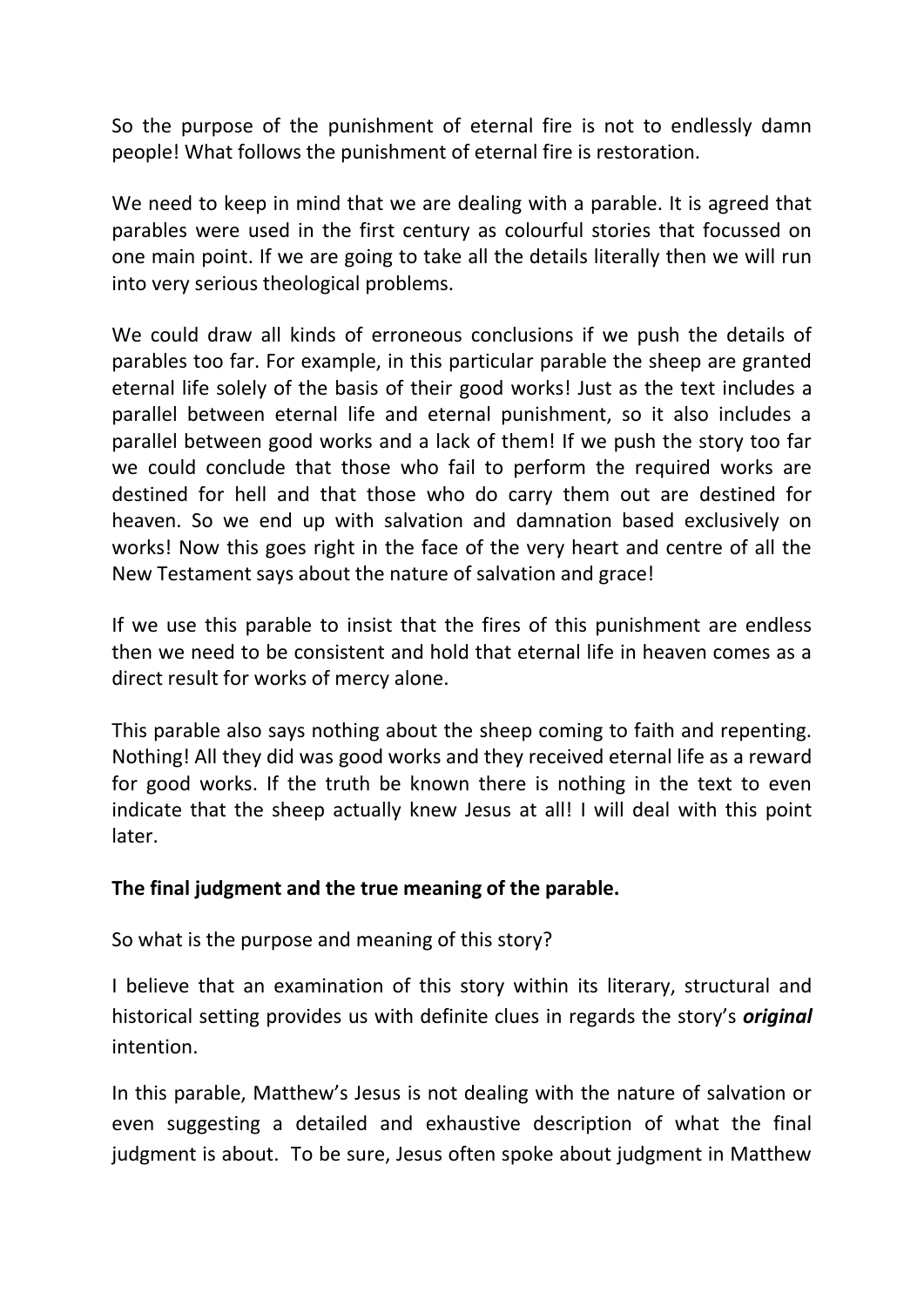but his comments were not comprehensive but only casual and in passing. See Matthew 10:15; 11:22, 24; 12:36, 41, 43; 23:23. This means that as far as the material in Matthew is concerned it is unsafe to construct a detailed scheme about the judgment from Jesus' teaching. It is too scanty. The reason Jesus did not focus on the nuts and bolts of the final judgment as much as we would have liked him to is simple: in all his teachings Jesus primarily focussed on the present, not the future. He did speak about the future with certainty but only insofar as it had a bearing on the here and now. Jesus was not presenting an end-time chronological scheme of events in his teachings. The future had meaning but only in the context of the present. This is also the main point Jesus is making in this parable. However when we take into account the identity and circumstances of the original hearers of this parable we gain a fresh and contextual understanding of what Jesus was really trying to say. I will come back to this point in detail later.

The only extended passage that deals with the judgment in Matthew is in the parable of the sheep and goats. Now here is my main point: this is a parable and needs to be read as such! Jesus is not presenting us with a systematic, doctrinal teaching about end time events: it is a parable and needs to be read through these lenses. As a parable it is a colourful story with one major practical idea attached to it.

Matthew has elsewhere told us something very important about the function and purpose of parables.

### **Matthew 13:13**

 $13$  The reason I speak to them in parables is that 'seeing they do not perceive, and hearing they do not listen, nor do they understand.'

Matthew and Jesus are alerting us to the fact that sometimes parables are explicitly designed to conceal the real meaning of the story from the hearing (or reading) audience. This means that Jesus' surface meaning can often be misleading to the unenlightened which may leave the deeper meaning open to dispute. We need to take this principle very seriously since we are dealing with a very serious and sensitive issue: the nature of the final judgment!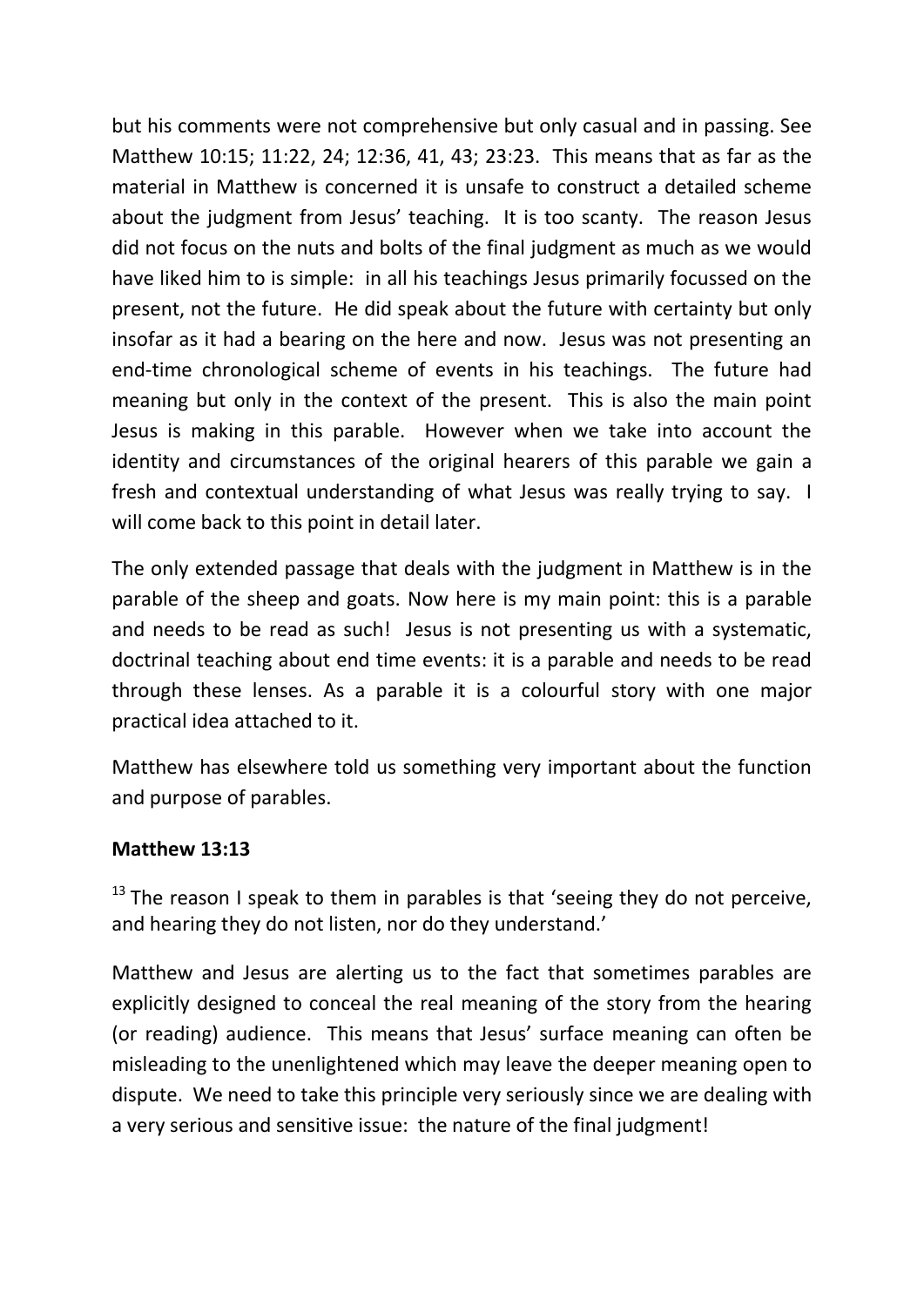So then what is the main point of this parable? It is not about hell or heaven for good or bad works. How do I know this for sure? So that we don't miss it, Jesus makes his main point four times in this story. Again and again Jesus says "as you did it to one of these the least of my brothers you did it to me … as you did not do it to the least of my brothers you did not do it to me". The sheep and the goats make this point as well, "Lord when did we do it … when did we not do it"? Most of the words of this parable surround this one point: and he says it four times! When we care for the needs of the "least of my brothers" it is as if we did it directly to Jesus! This is the main point Jesus is emphasising: it is not about going to heaven or hell for works performed!

In this story Jesus tells us that the "nations" will be judged by the way they treated Jesus' "brethren" (25:40). We need to pause here. Jesus goes out of his way to form a direct cause and effect relationship between the brethren and the judgment of the nations. Why does he focus the entire parable around this one point? Who are the brethren of Jesus and why do they receive the spotlight? We need to try and understand what Jesus meant when he first said these words to his initial hearers.

How did the initial hearers understand this parable? And how may their understanding be different to ours? It is only as we consider the identity of the brethren and the nations in this parable and what these terms meant to the original hearers that we will grasp the full intent of Jesus' words.

The clue to the true meaning of the parable is in the identity of the "brethren" and "the nations". So let's consider these issues within the larger literary context of this story and within the Gospel of Matthew as a whole.

**The larger context.** The parable of the sheep and goats is part of an extended teaching of Jesus which begins back in chapter 24. Both chapters form a unit, constitute the last discourse of Jesus and given they are a unit they need to be studied together. As we will see, the ideas discussed in the sheep and the goats connect back thematically to issues raised earlier on in chapter 24.

For example, in this particular parable Jesus says that "All the nations will be gathered before him" for judgment (25:32). The "nations" are mentioned twice earlier on in chapter 24 and form the lenses through which we are to understand the parable. So why are the nations gathered before Jesus? The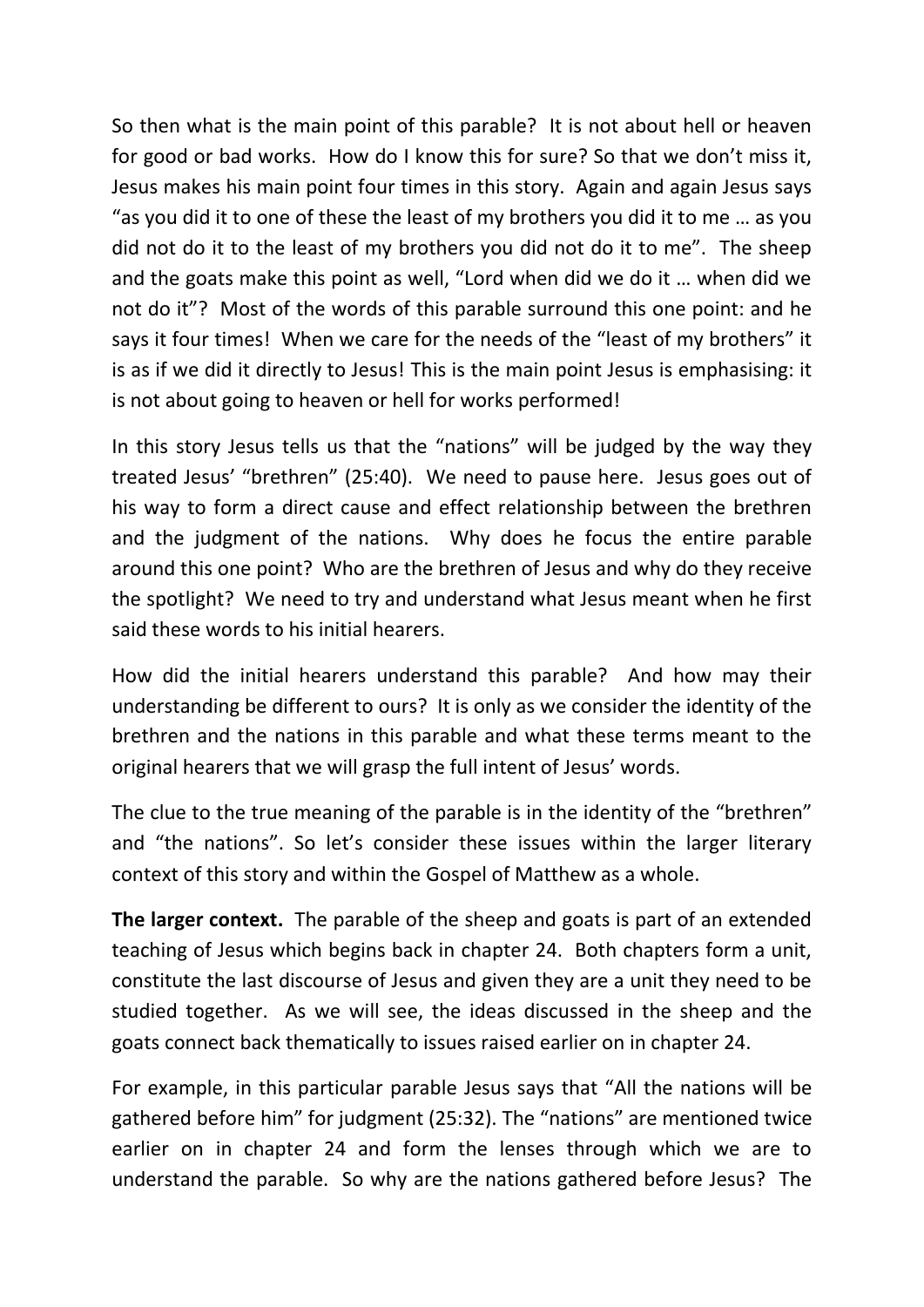answer is clear enough: they are gathered for judgment. On what basis will the nations be judged? The answer is simple: they will be judged based on the way they have treated "the least of my brethren". The way they have treated "the brethren" is the way they have treated Jesus. See Matthew 25:34-35.

Why is Jesus focussing his attention on the "nations" treatment of the brethren? Who are the brethren? Who are the sheep? Who are the goats for this matter? What most miss is that three groups are clearly described in this passage: the sheep, the goats and the brethren. Let's consider these 3 groups. Does Matthew's Jesus identify who they are?

As we read this parable we need to consider two primary questions:

- 1. What is meant by "the nations" (25:32)
- 2. Who does Jesus refer to by "the least of my brethren" (25:40, 45).

Many think that the "nations" refers to all that have ever lived; lost and saved. Others insist that this judgment scene is that of *believers* only given both the sheep and the goats call Jesus "Lord". This view is not convincing because the word "Lord" is an appropriate word to use in this parable given he is the King and the Judge (25:34, 40).

This idea is supported by Matthew's specific use of the phrase "the nations" in his Gospel. In Matthew's Gospel the phrase "the nations" always refers to unbelievers (4:15; 6:32; 10:5, 18; 12:18, 21; 20:19, 25). At the close of his book Matthew informs us that the disciples are called to go out to "all the nations" preaching the Gospel to them. The "nations" in Matthew is a catchphrase which denotes the lost that need evangelising. Matthew 28:18-20.

In fact the distinct phrase "all the nations" only occurs in missionary settings where the disciples are called to go out and preach the Gospel to the lost (24:9, 14; 28:19 cf. 10:18).

If "all the nations", refers to the lost people groups of the world, who then are "the least of my brethren"? Matthew uses the words "the least" and "brethren" right throughout this Gospel with a consistent meaning. The common view is that Jesus refers to the poor, the needy of the world etc. Is this what Matthew means? Again let's allow Matthew to define his own terms.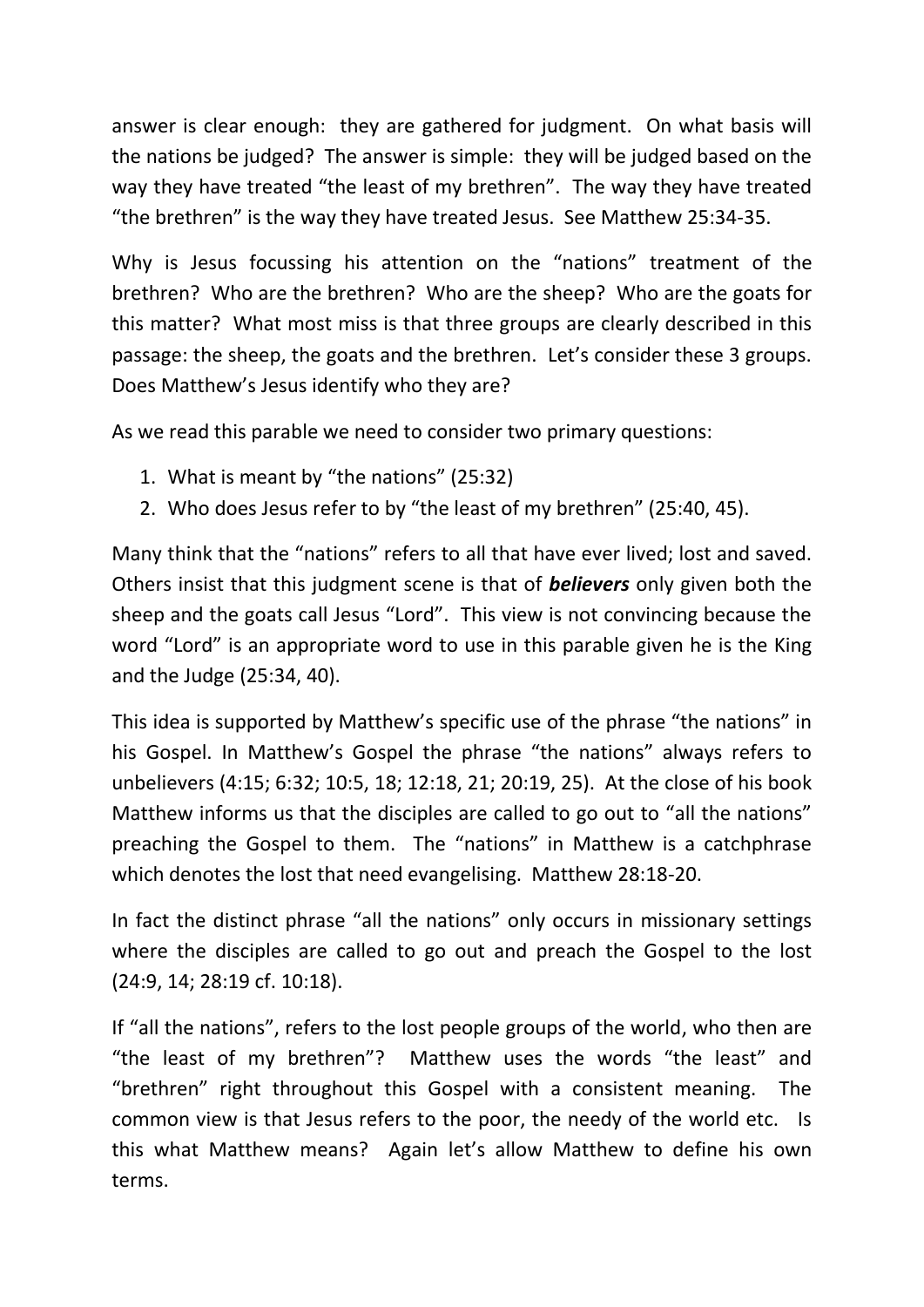Jesus specifically qualified these brothers as "*my* brethren". These brethren are the brothers of Jesus. Who are the brothers of Jesus in Matthew's gospel? In 23:8 we are told that those who follow a teacher are called brothers. Jesus' brothers are clearly defined in 12:46-50 where he contrasts his literal family on earth with those who do the will of his Father in heaven. When Jesus is raised from the dead he sends a message to "my brothers" (28:10) meaning his disciples. Jesus makes the same application when he speaks about his disciples as "the least" or "little ones".

The idea of "the least" is presented by Matthew right throughout his Gospel with a specific target group in mind. The same Greek root word is behind the words "least" (*mikroteros*) and "little ones" (*mikron*). See Matthew 11:11; 18:6, 10, 14. In each of these examples it becomes clear that disciples of Jesus are referred to as the least or little ones, not the poor masses of the world. In fact Jesus tells us that this phrase refers to the most vulnerable [little child as in Matthew 18:1-4] of his followers. In Matthew 10 these vulnerable disciples of Jesus are in fact his missionaries. The way they treat them is tantamount to the way they treat Jesus. Matthew 18:5.

The "least" are mentioned in 10:40-42 and are set in a very similar context to Matthew 25 where to receive the disciples, the least, is the same as to receive Jesus!

# **Matthew 10:42**

<sup>42</sup>And if anyone gives even a cup of cold water to one of these **little ones who is my disciple**, truly I tell you, that person will certainly not lose their reward."

Here Jesus clearly identifies his missionaries as "little ones" thus connecting them with the "least" of the brethren in chapter 25. This means that the hungry and imprisoned in Matthew 25 are persecuted Christian missionaries to the nations; the unevangelised of the world.

Consider the further distinct parallels with chapters 10 and 25 which support this conclusion. In chapter 10 Jesus sends the disciples out to preach the Gospel to the Jews (10:1-8). In chapter 24-25, (which climaxes with the story of the response of the nations to the brethren) he sends them out to the Gentiles, the nations (24:14). Because of the parallel nature of these chapters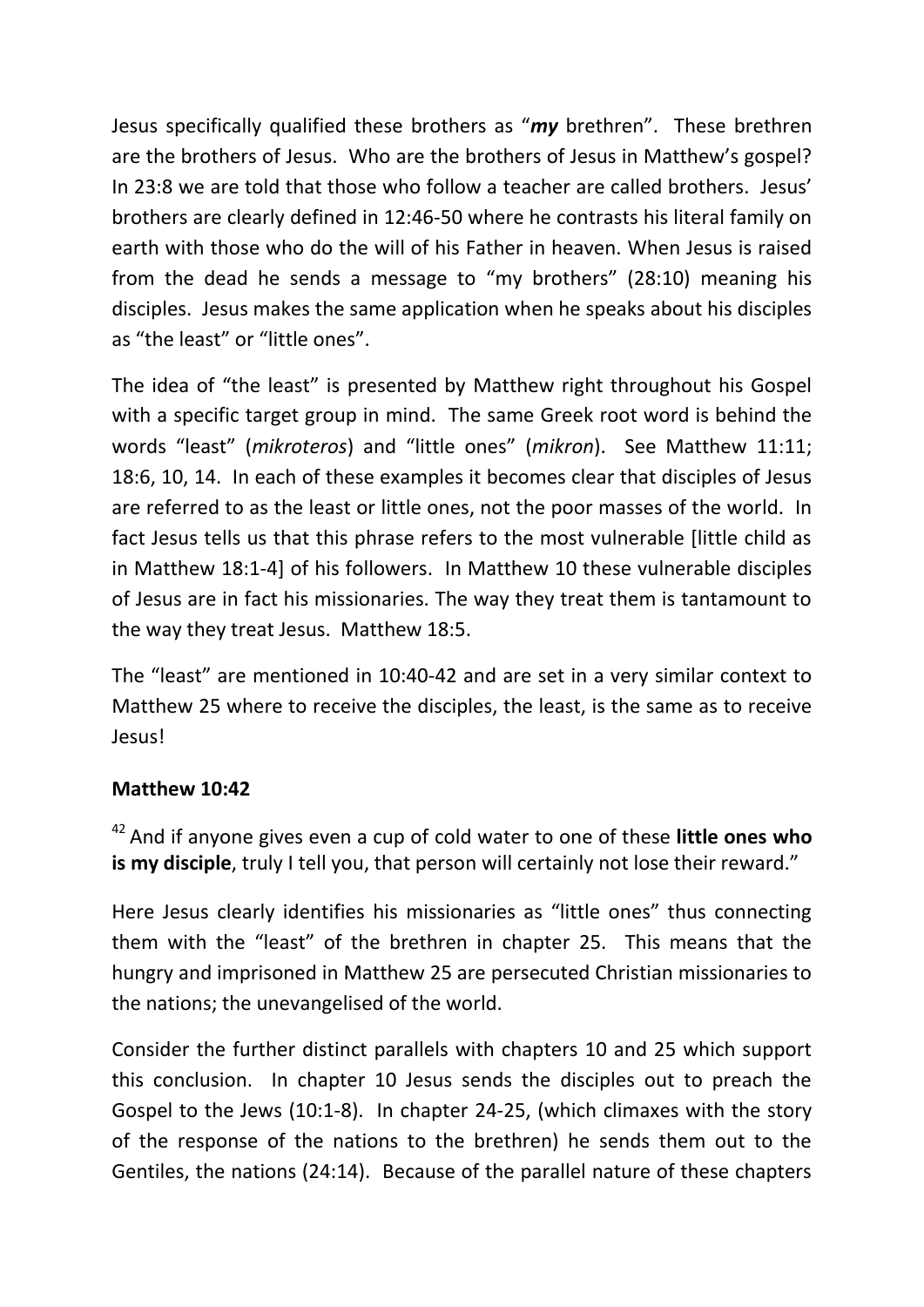we find many points of contact which provides us with lenses through which we can better understand the sheep and the goats!

As we have seen, in chapter 10 the disciples are referred to as "the least" as they are in chapter 25. In chapter 10:5, 6, 14-19 Jesus sends the disciples out to preach the Gospel to the Jews and warns them of coming rejection and persecution as he does in chapter 24:9-14. He says near-identical things in both chapters. He tells them that as they preach the Gospel they will be handed over to be brought before trial and persecuted on account of Jesus' name (10:17-18 cf. 24:9). Betrayal and hatred will follow (10:21-22 cf. 24:10). Both passages speak about standing firm till the end (10:22 cf. 24:13).

It is in this parallel setting that Jesus says "he who receives you receives me" (10:40 cf. 25:40, 45). Then in 10:42 he refers to the disciples specifically as the "little ones" which is similar to the way they are described in 25:40, 45. He concludes by saying that unbelievers who treat his brothers, the least, the little ones with acts of kindness "will certainly not lose his reward." Matthew 10:42. In the same way Jesus says that the sheep will go off to eternal life, or better as we have already seen, life of the age to come. Matthew 25:46.

Those who receive these preachers and treat them well in reality receive Christ (10:40 cf. 25:40, 45). Those who treat them ill do so because they are rejecting their Gospel message and in doing so reject Christ and so judgment awaits them (10:14-15 cf. 24:14; 25:31ff).

This conclusion is further supported by the same use of the same term "least" in chapter 18 where the disciples are urged to care for one another as "the least". See Matthew 18:6, 10, 14. Jesus uses the term "least" or "little ones" in 18:1-4 in reference to a child who functions as a model of what true greatness is in the kingdom. Again Jesus makes the same point and says to "receive one such child in my name" (18:5). From 18:2 the literal child is left behind and it is the disciples that become the little ones and become the focus of the chapter.

Matthew uses his terms with a specific definition in mind and we need to be aware of this in order to correctly understand the point that he is trying to make about who is judged in the final assize and on what basis they will be judged.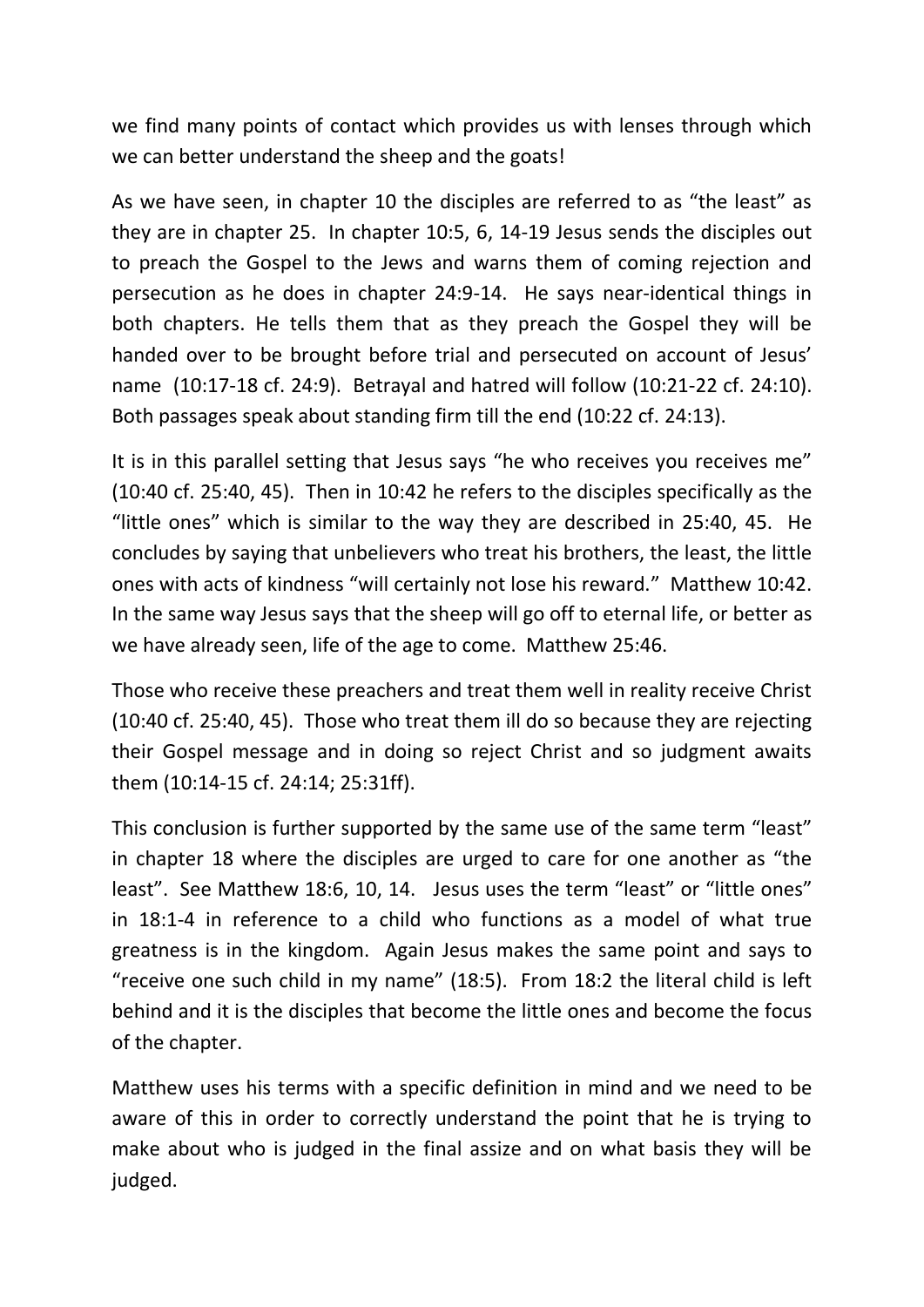All this indicates that the "least of these my brothers" in chapter 25 are the disciples. The nations are the unevangelised people groups of the world in distinction to them.

What is very important and relevant in understanding the Sheep and the Goats is Jesus statement in 10:42.

### **Matthew 10:42**

<sup>42</sup>And if anyone gives even a cup of cold water to one of these **little ones** who is **my disciple**, truly I tell you, that person **will certainly not lose their reward**."

Here Jesus clearly identifies his missionaries as "little ones" thus connecting them with the "least" of the brethren in chapter 25. This means that the hungry and imprisoned in Matthew 25 are not the general needy of the world but the persecuted itinerant Christian missionaries to the lost. Such were jailed because of their testimony about Jesus in their preaching of the Gospel. What we have forgotten today is that the missionaries of Jesus were entirely dependent on the hospitality of the townspeople they visited (10:9-14). As they preached to these people they often endured abuse, imprisonment and even death (10:16-23 cf. 24:9-10). Those who came to their rescue were deemed as helping Jesus himself (10:40).

Compare the description of these itinerant preachers of the Gospel with what is said about Paul in 1 Cor 4:11.

All this means that given the nations are the lost, then the "righteous sheep" are those outside the community of faith but are righteous because they welcomed Jesus in the person of his lowly missionaries. They didn't know Jesus personally but indirectly through his representatives. They are "just" or "righteous" in the same sense that the "just" in Old Testament times were those who practised true justice through acts of mercy to the needy.

### **Zechariah 7:9**

 $9$  "This is what the LORD Almighty said: 'Administer true justice; show mercy and compassion to one another.

The sheep are righteous through their acts of restorative justice.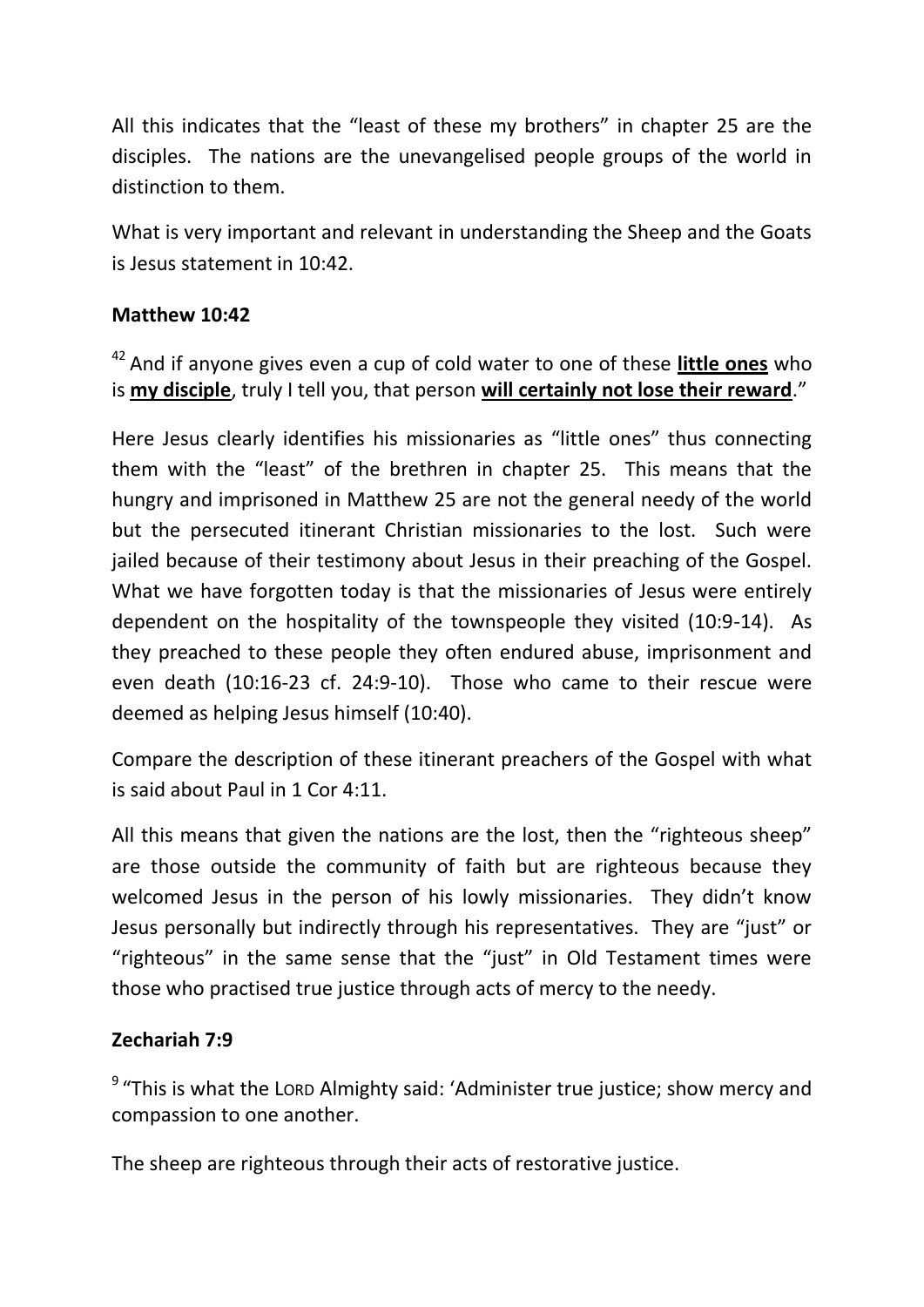So let's bring all of this information into sharp focus.

First of all: this passage is NOT speaking about the judgment of believers. There are two groups mentioned: the nations and the brethren. The brethren are the original missionaries of Jesus (his disciples) in the first century and the nations are clearly the unevangelised of that time. This means that when Jesus says that the nations will be judged based on how they treated his "brothers" in need he is not talking about the way people in general treat the needy in general; but the way the unevangelised treat his needy disciples. In other words this passage is not talking about the judgment of all humans of all time and it definitely does not describe the judgment of Christians. If anyone is judged it is only the unevangelised nations and specifically for the way they treated the missionaries of Jesus. This is how it was understood in its original setting: nothing more; nothing less. We move into the area of conjecture if we go beyond this.

Now let's get to the heart and soul of this parable.

The point Jesus is making to the disciples as he sends them out to the world to preach the Gospel to "all the nations" is that some (goats) will ignore them or ill treat them; others will show them mercy. Jesus instructs his missionaries that those who treat them with mercy will not lose their reward: they enter into the life of the age to come at the time of the final judgment.

This is what Matthew meant in his original context. So that you don't miss the real intent of this story let me place you there at the feet of Jesus.

We must remember that the whole discourse of Jesus in Matthew 24-25 is geared directly, specifically and privately to his disciples (24:1-3). The main focus of attention in this discourse is the hostile reception the disciples will face as they preach the Gospel to all the *nations*. He tells them that they will encounter deception in his name as they preach the Good News of the Kingdom (24:4-5). In reaction against their message about Jesus they would face persecution and even death. Jesus tells them plainly: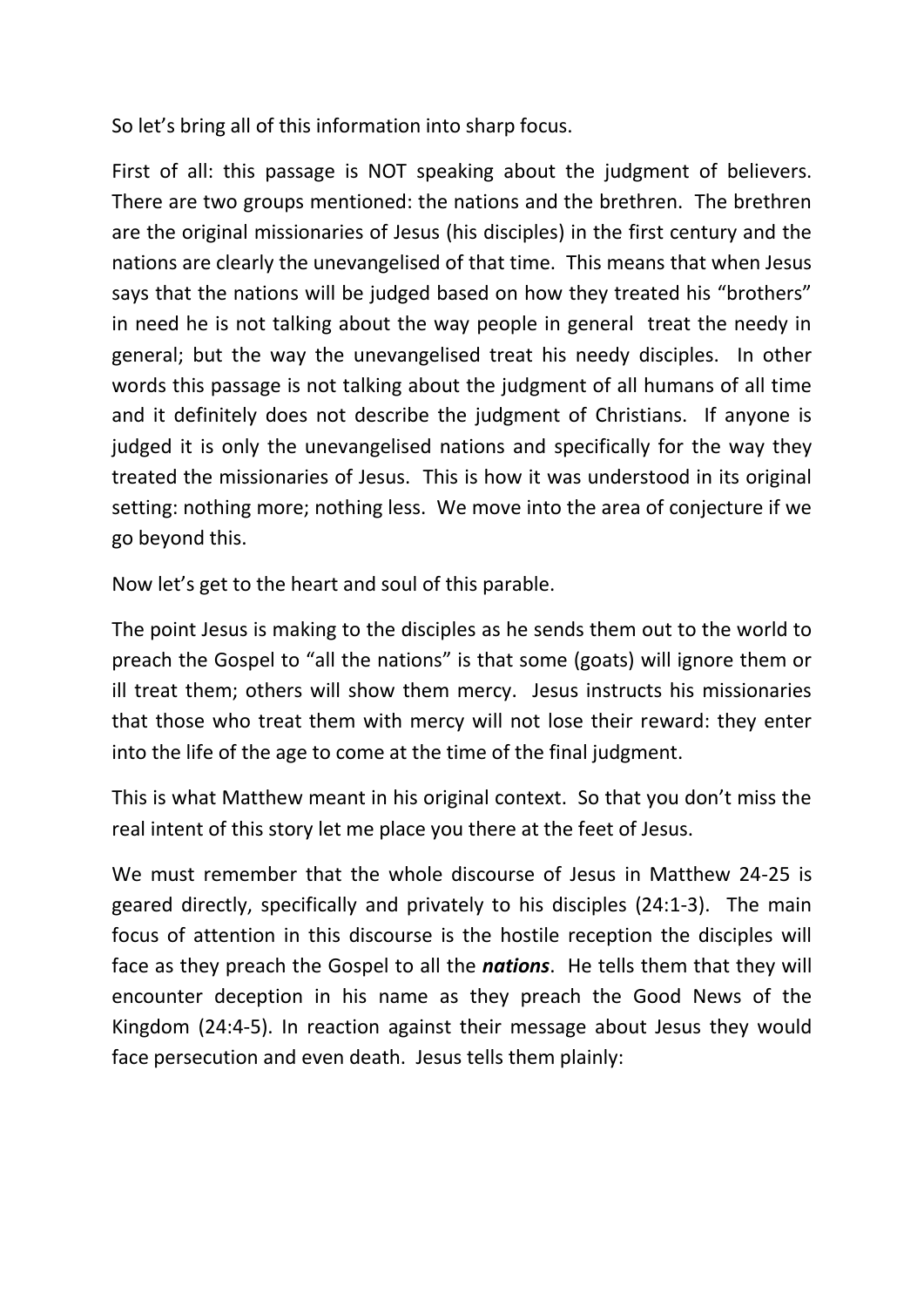### **Matthew 24:9**

<sup>9</sup> "Then you will be handed over to be persecuted and put to death, and you will be *hated by all nations because of me.*

These words have been overlooked and set the scene for what is to follow. Jesus is speaking tenderly to his missionaries and warns them that the nations they reach out too will hate them!

We cannot understand how the original missionaries understood the parable of the sheep and goats and the judgment of the nations in that story unless we place ourselves in their shoes and listen to Jesus speak to us all the way through these two chapters. Put yourself in the shoes of these missionaries listening to whole of Jesus' discourse in chapters 24-25. You are commissioned to go and take the Gospel of Jesus to "all the nations" (24:14). But Jesus warns you: "all the nations will hate you because of me" (24:9). Some will jail you, persecute you and even kill you: because of me!

It is in this specific contextual setting that we read of the nations and the brethren! The way they treat the brethren (the disciples being addressed) is the way they treat Jesus! They will hate you because of me and therefore how they treat you is how they treat me and will be judged accordingly. To reject you is to reject me to accept you is to accept me!

Can you start to see what the parable of the sheep and the goats meant to the original hearers of both these chapters? Remember it was the missionaries of Jesus that were being addressed. They were told that they would face peril, imprisonment, nakedness and even death for his name and the Gospel. The nations that they took the Gospel too would as a rule turn against them.

As we continue to listen to Jesus as his original missionaries he comes to the part of his teaching where he brings up the nations once again, but now in the setting of the final judgment. What Jesus has predicted in chapter 24 has now become a reality in chapter 25. You, the least of his brothers, have been in nakedness, hunger and imprisoned for him. But now it is time for the judgment. The nations to whom you took the Gospel message now face Jesus as Judge.

During the course of human history the nations have heard the Gospel through the brothers of Jesus and have hated them "because of my name". When they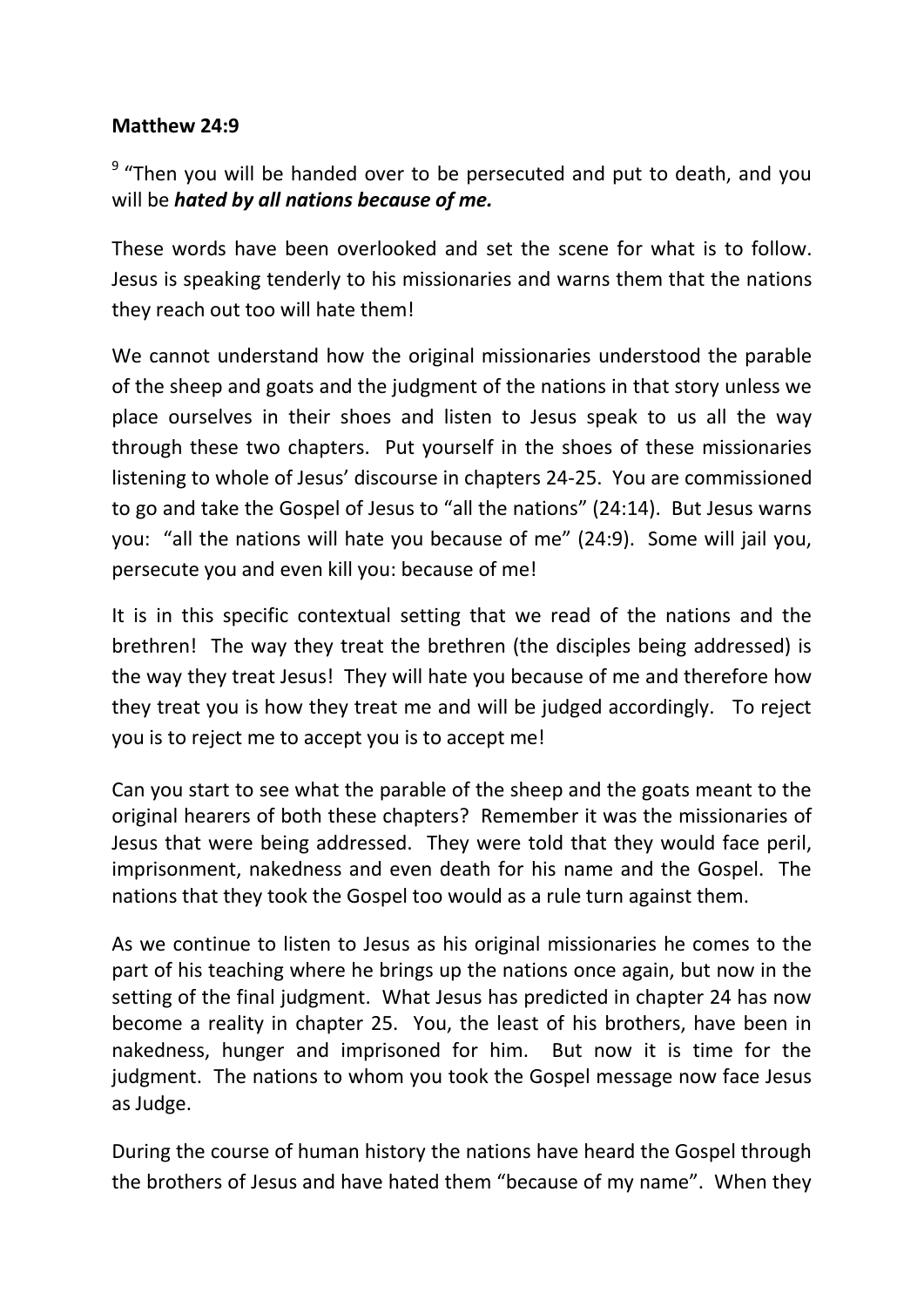reject the brothers' testimony they reject Jesus. However by the time we reach the final judgment we read that some amongst the nations, the sheep, have changed their attitude towards the brothers: they treat them with acts of mercy and kindness.

Jesus drives the point home to his hearing missionaries that the way the nations treated them, the brothers of Jesus, revealed how they have responded to Jesus himself and on this basis they will be judged.

In the greater context of Matthew 24-25 Jesus is speaking to his disciples, his brothers and tells them that they have a mission to preach the Gospel to "all the nations" (24:14). In the course of their testimony the nations will hate them because of his name (24:9). Jesus reassures his brothers, the disciples, that they are not alone. The way the nations respond to them, the least of his brothers, will determine their destiny in the final judgment. The way they treat them is the way they have treated Jesus and will determine their fate in the final judgment. The destiny of the nations will be determined by the way they treat the brothers of Jesus.

So was Jesus providing us with an exhaustive doctrinal presentation on the nature of the final judgment? I don't think so. I believe that these words were spoken tender-heartedly by Jesus to his original missionaries possibly facing death and he reassured them that he would be with them in their suffering. As they treat you so they treat me. I feel the pain you feel. Even though I am about to leave you I am with you. This is the main point of the parable of the Sheep and the Goats! Remember that Matthew 24-25 forms the last teaching discourse of Jesus and the sheep and the goats forms the very end of that teaching. In the next chapter we read of the last supper which leads to the crucifixion of Jesus.

My point is this: Jesus is about to depart to his Father in heaven and he speaks to his disciples and encourages them. He tells them that they are about to face persecution for his name and it is in this setting that he says that he will be with them in their suffering. This is the main point Jesus is making in this parable. This is primarily a practical parable intending to encourage Christian missionaries about to face imprisonment and possibly death. The main focus